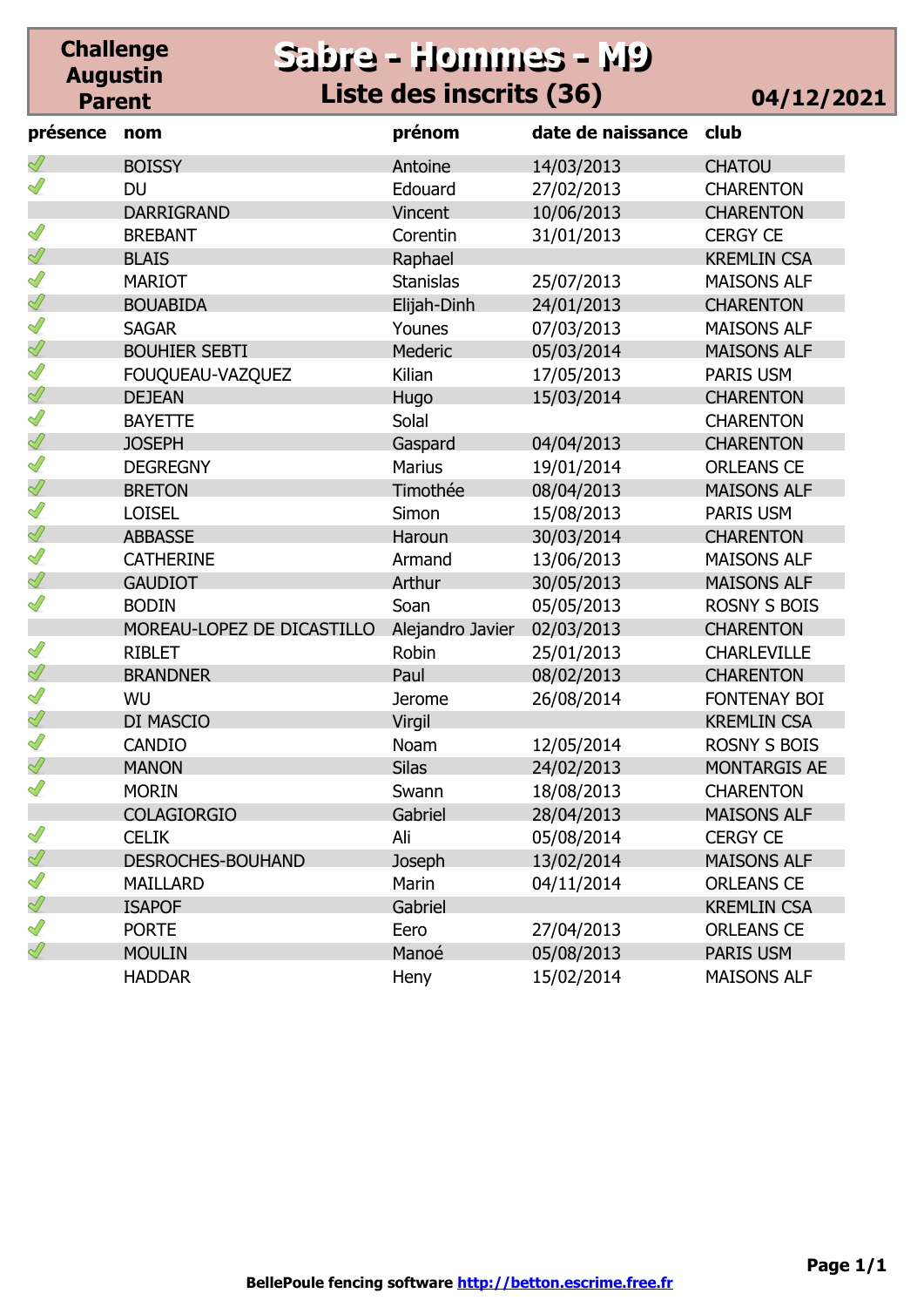**Challenge Augustin Parent**

#### **Sabre - Hommes - M9 Sabre - Hommes - M9 Poules - Tour n° 1 04/12/2021**

| <i>M</i> Poule n° 01<br>33.O  | <b>Arbitre</b> |                |             | <b>Piste</b>   |                         |                |                |                         |                |                              |    |       |                |
|-------------------------------|----------------|----------------|-------------|----------------|-------------------------|----------------|----------------|-------------------------|----------------|------------------------------|----|-------|----------------|
|                               | $\mathbf{1}$   | $\overline{2}$ | 3           | 4              | 5                       | 6              | $\overline{7}$ | 8                       |                | vicores verhacts antes eques |    |       |                |
| <b>BRANDNER Paul 1</b>        |                | V              | 3           | V              | V                       | V              | 0              | $\overline{2}$          |                | 4 0,571 21                   | 16 | $+5$  | 3              |
| <b>MORIN</b> Swann 2          | 0              |                | V           | 1              | $\overline{\mathbf{2}}$ | V              | 2              | $\mathbf{1}$            | $\overline{2}$ | 0,285 14                     | 26 | $-12$ | $\overline{7}$ |
| <b>RIBLET</b> Robin 3         | $\mathbf v$    | 3              |             | 1              | 1                       | 0              | 1              | $\mathbf{1}$            | $\mathbf{1}$   | 0,142 11 27                  |    | $-16$ | 8              |
| <b>BOUABIDA Elijah-Dinh 4</b> | 1              | V              | V           |                | $\mathbf v$             | V              | $\overline{2}$ | $\mathbf v$             | 5              | 0,714 23                     | 16 | $+7$  | 2              |
| <b>BOISSY Antoine 5</b>       | 0              | V              | V           | $\overline{2}$ |                         | $\mathbf v$    | 3              | $\overline{\mathbf{3}}$ | $\mathbf{3}$   | 0,428 20                     | 22 | $-2$  | 5              |
| <b>PORTE</b> Eero 6           | 3              | 3              | V           | 3              | 3                       |                | 1              | $\mathbf{V}$            | $\overline{2}$ | 0,285 21                     | 22 | $-1$  | 6              |
| <b>MARIOT</b> Stanislas 7     | V              | V              | V           | v              | $\mathbf v$             | $\mathbf v$    |                | $\mathbf{V}$            | 7              | 1,000 28                     | 9  | $+19$ | $\mathbf{1}$   |
| <b>GAUDIOT Arthur 8</b>       | $\mathbf V$    | $\mathbf V$    | $\mathbf v$ | 1              | $\mathbf v$             | $\overline{2}$ | 0              |                         | 4              | 0,571 19                     | 19 | $+0$  | 4              |

| <i>M</i> Poule n° 02           | <b>Arbitre</b>     |                |                |                         |   | <b>Piste</b>   |                |                |              |                |                               |  |                 |       |                |
|--------------------------------|--------------------|----------------|----------------|-------------------------|---|----------------|----------------|----------------|--------------|----------------|-------------------------------|--|-----------------|-------|----------------|
|                                |                    | 1              | $\overline{2}$ | 3                       | 4 | 5              | 6              | $\overline{7}$ | 8            |                | victories victimators relates |  |                 |       |                |
| <b>MOULIN Manoé 1</b>          |                    |                | V              | V                       | 1 | 1              | $\mathbf v$    | 3              | $\mathbf v$  | $\overline{4}$ | $0,571$ 21                    |  | 21              | $+0$  | $\overline{4}$ |
|                                | <b>CELIK Ali 2</b> | 3              |                | $\overline{\mathbf{2}}$ | 0 | 3              | 3              | $\overline{2}$ | $\mathbf{1}$ | 0              | 0,000 14                      |  | 28              | $-14$ | 8              |
| <b>DEGREGNY Marius 3</b>       |                    | 1              | V              |                         | 1 | $\overline{2}$ | $\mathbf v$    | $\mathbf 0$    | $\mathbf{V}$ | 3              | 0,428 16                      |  | 19              | $-3$  | 5              |
| <b>DU</b> Edouard 4            |                    | $\mathbf V$    | $\mathbf v$    | $\mathbf v$             |   | $\mathbf{1}$   | $\mathbf v$    | 3              | $\mathbf{V}$ | 5              | 0,714 24                      |  | 10 <sup>1</sup> | $+14$ | $\overline{2}$ |
| <b>BLAIS</b> Raphael 5         |                    | $\mathbf V$    | $\mathbf v$    | $\mathbf V$             | v |                | $\mathbf v$    | $\mathbf v$    | $\mathbf v$  | $\overline{7}$ | 1,000 28                      |  | 12              | $+16$ | $\mathbf{1}$   |
| <b>BOUHIER SEBTI Mederic 6</b> |                    | 3              | V              | 0                       | 0 | 3              |                | $\mathbf v$    | $\mathbf v$  | 3              | 0,428 18                      |  | 24              | -6    | 6              |
| <b>SAGAR Younes 7</b>          |                    | $\mathbf v$    | V              | V                       | V | 1              | 3              |                | $\mathbf{V}$ | 5              | 0,714 24                      |  | 17              | $+7$  | 3              |
| <b>JOSEPH</b> Gaspard 8        |                    | $\overline{2}$ | V              | 1                       | 0 | 1              | $\overline{2}$ | 1              |              | $\mathbf{1}$   | $0,142$ 11                    |  | 25              | $-14$ | $\overline{7}$ |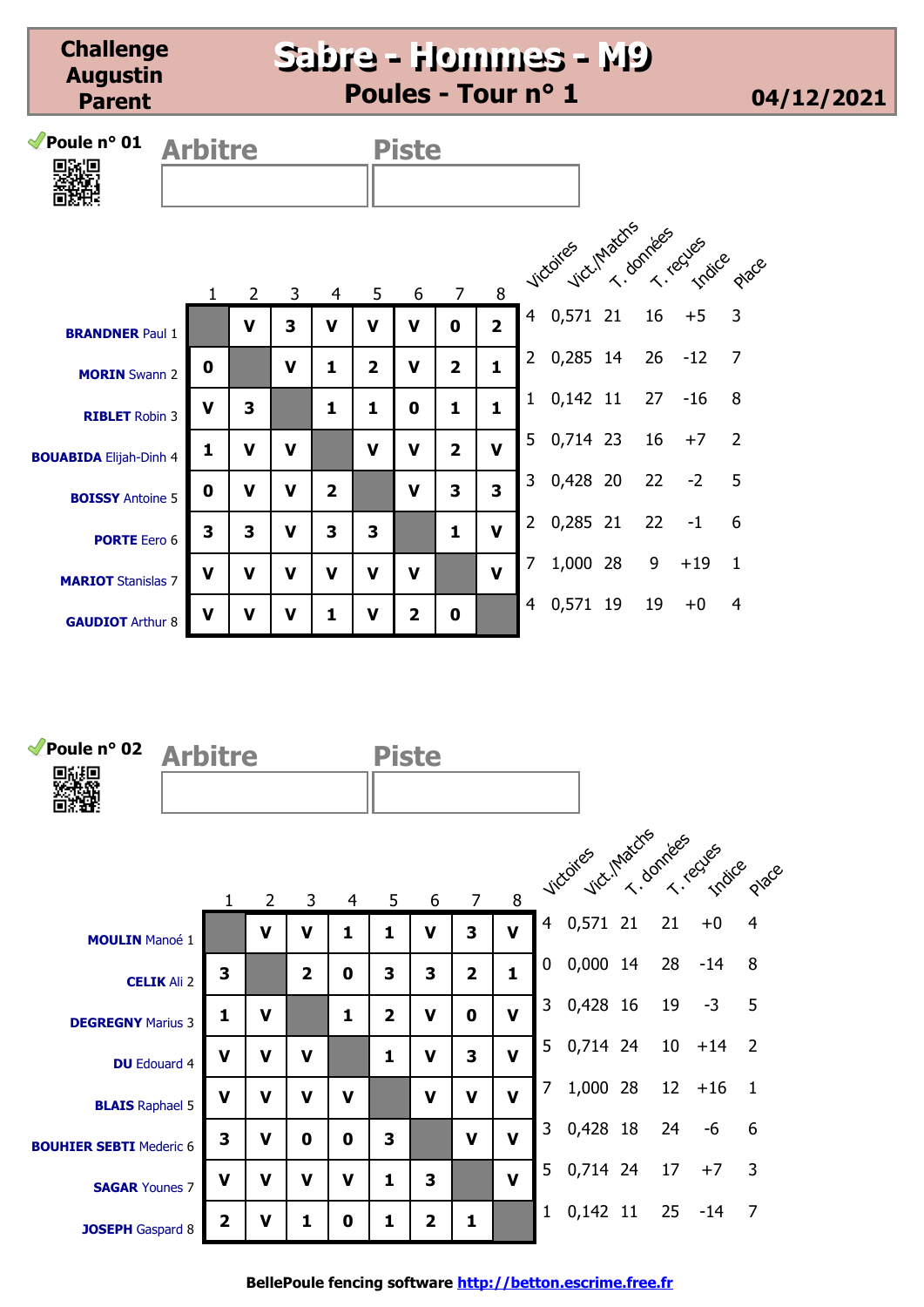**Challenge Augustin Parent**

**Sabre - Hommes - M9 Sabre - Hommes - M9 Poules - Tour n° 1 04/12/2021**

| Poule $n^{\circ}$ 03<br>回線回       | <b>Arbitre</b>            |              |                |                | <b>Piste</b>   |                |                |                |                         |                |                             |    |       |                |
|-----------------------------------|---------------------------|--------------|----------------|----------------|----------------|----------------|----------------|----------------|-------------------------|----------------|-----------------------------|----|-------|----------------|
|                                   |                           | $\mathbf{1}$ | $\overline{2}$ | $\overline{3}$ | $\overline{4}$ | 5              | 6              | $\overline{7}$ | 8                       |                | vicoires intaction recycles |    |       |                |
|                                   | <b>WU</b> Jerome 1        |              | $\mathbf v$    | 3              | 1              | 0              | $\mathbf v$    | $\overline{2}$ | $\overline{\mathbf{3}}$ | $2^{\circ}$    | 0,285 17                    | 22 | $-5$  | 5              |
| <b>DESROCHES-BOUHAND Joseph 2</b> |                           | 1            |                | $\overline{2}$ | $\mathbf v$    | 1              | 3              | $\mathbf 0$    | 1                       | 1              | $0,142$ 12                  | 27 | $-15$ | 8              |
|                                   | <b>CANDIO Noam 3</b>      | $\mathbf v$  | $\mathbf v$    |                | $\mathbf v$    | $\mathbf{1}$   | $\mathbf v$    | $\mathbf 0$    | $\overline{2}$          | $\overline{4}$ | 0,571 19                    | 20 | $-1$  | $\overline{4}$ |
|                                   | <b>MANON Silas 4</b>      | $\mathbf v$  | 3              | 1              |                | $\overline{2}$ | $\overline{2}$ | 3              | $\mathbf{1}$            | $\mathbf{1}$   | $0,142$ 16                  | 25 | $-9$  | $\overline{7}$ |
|                                   | <b>DI MASCIO Virgil 5</b> | $\mathbf v$  | V              | $\mathbf v$    | $\mathbf v$    |                | $\mathbf v$    | $\mathbf v$    | $\overline{2}$          | 6              | 0,857 26                    | 10 | $+16$ | $\overline{2}$ |
|                                   | <b>BAYETTE Solal 6</b>    | 1            | $\mathbf v$    | $\overline{2}$ | $\mathbf v$    | 1              |                | $\overline{2}$ | $\mathbf{1}$            | $\overline{2}$ | 0,285 15                    | 25 | $-10$ | 6              |
| FOUQUEAU-VAZQUEZ Kilian 7         |                           | $\mathbf v$  | V              | $\mathbf v$    | V              | 1              | V              |                | $\overline{\mathbf{3}}$ | 5              | 0,714 24                    | 15 | $+9$  | 3              |
|                                   | <b>BRETON</b> Timothée 8  | $\mathbf v$  | $\mathbf v$    | $\mathbf v$    | $\mathbf v$    | $\mathbf v$    | $\mathbf v$    | $\mathbf v$    |                         | $\overline{7}$ | 1,000 28                    | 13 | $+15$ | $\mathbf{1}$   |

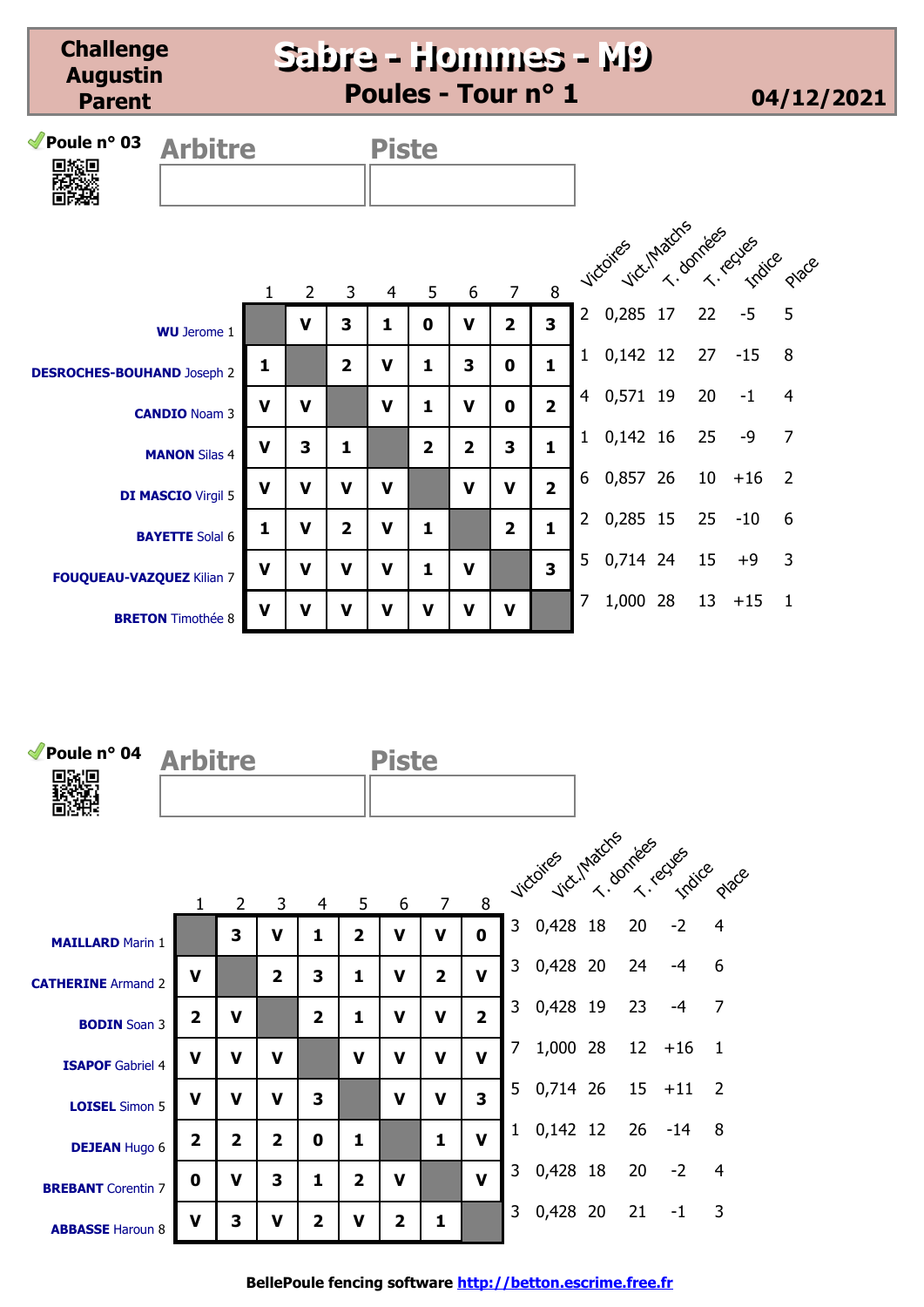# **Poules Tour n° 1 Classement**

**BellePoule fencing software http://betton.escrime.free.fr**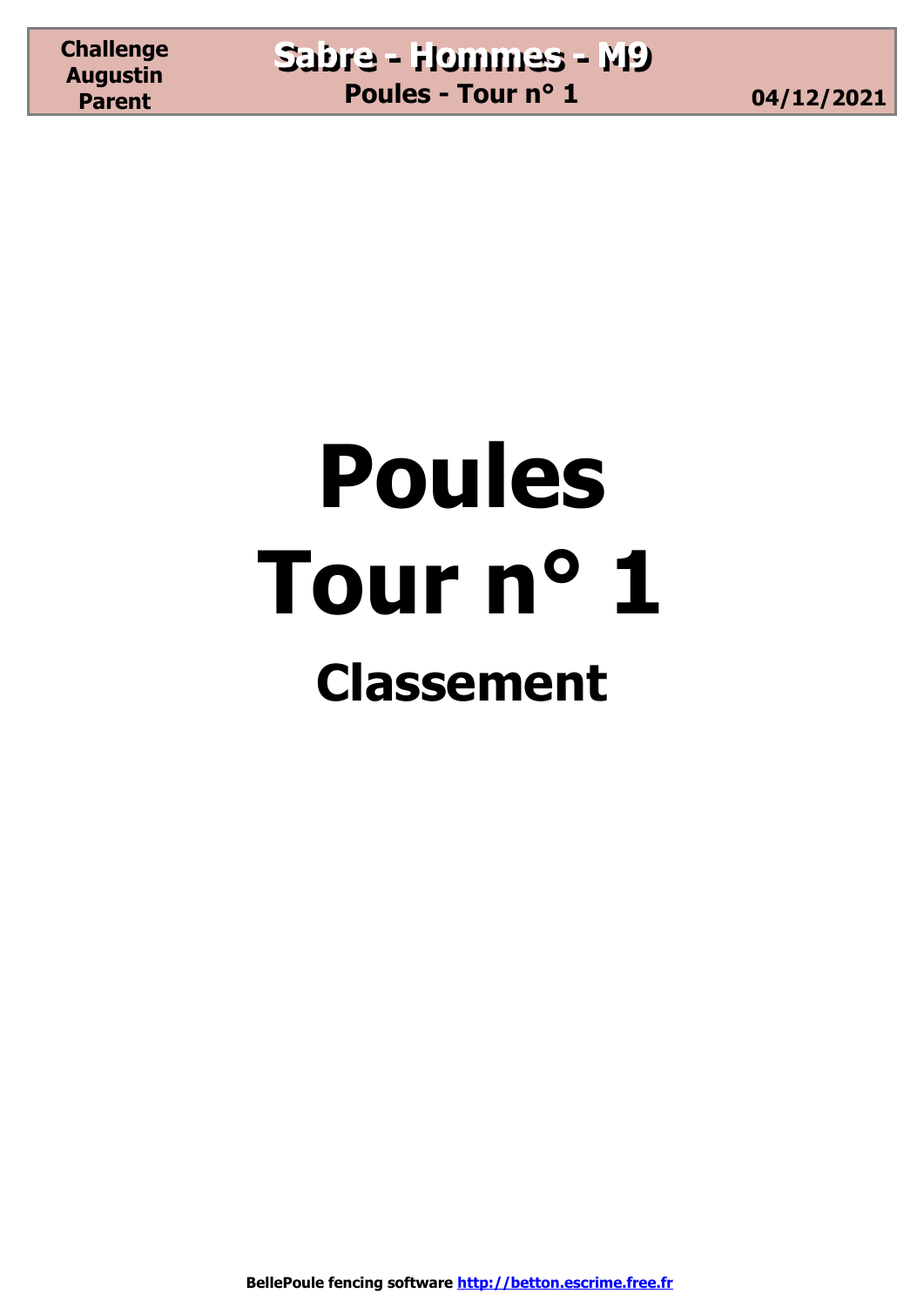|                | <b>Challenge</b><br><b>Augustin</b><br><b>Parent</b> |                  | <b>Sabre - Hommes - M9</b><br><b>Classement général</b> |              |           |            |
|----------------|------------------------------------------------------|------------------|---------------------------------------------------------|--------------|-----------|------------|
| place          | nom                                                  | prénom           | club                                                    | <b>CID</b>   | région    | nation     |
| 1              | <b>MARIOT</b>                                        | <b>Stanislas</b> | <b>MAISONS ALF</b>                                      | ăЭ           | *         | <b>FRA</b> |
| $\overline{2}$ | <b>BLAIS</b>                                         | Raphael          | <b>KREMLIN CSA</b>                                      | תנו          | *         | <b>FRA</b> |
| $\overline{2}$ | <b>ISAPOF</b>                                        | Gabriel          | <b>KREMLIN CSA</b>                                      | IJ           | *         | <b>FRA</b> |
| 4              | <b>BRETON</b>                                        | Timothée         | <b>MAISONS ALF</b>                                      | ္မွာ         | *         | <b>FRA</b> |
| 5              | DI MASCIO                                            | Virgil           | <b>KREMLIN CSA</b>                                      | IJ           | ☀         | <b>FRA</b> |
| 6              | <b>DU</b>                                            | Edouard          | <b>CHARENTON</b>                                        | ុះ           | *         | <b>FRA</b> |
| $\overline{7}$ | <b>LOISEL</b>                                        | Simon            | <b>PARIS USM</b>                                        | ୰            | *         | <b>FRA</b> |
| 8              | FOUQUEAU-VAZQUEZ                                     | Kilian           | <b>PARIS USM</b>                                        | ູ            | *         | <b>FRA</b> |
| 9              | <b>SAGAR</b>                                         | Younes           | <b>MAISONS ALF</b>                                      | 30           | ☀         | <b>FRA</b> |
| 10             | <b>BOUABIDA</b>                                      | Elijah-Dinh      | <b>CHARENTON</b>                                        | ៛            | *         | <b>FRA</b> |
| 11             | <b>BRANDNER</b>                                      | Paul             | <b>CHARENTON</b>                                        | 32           | *         | <b>FRA</b> |
| 12             | <b>MOULIN</b>                                        | Manoé            | <b>PARIS USM</b>                                        | Q            | *         | <b>FRA</b> |
| 13             | <b>GAUDIOT</b>                                       | Arthur           | <b>MAISONS ALF</b>                                      | 32           | ☀         | <b>FRA</b> |
| 14             | <b>CANDIO</b>                                        | Noam             | <b>ROSNY S BOIS</b>                                     | 30           | *         | <b>FRA</b> |
| 15             | <b>ABBASSE</b>                                       | Haroun           | <b>CHARENTON</b>                                        | 32           | *         | <b>FRA</b> |
| 16             | <b>BOISSY</b>                                        | Antoine          | <b>CHATOU</b>                                           | תנו          | *         | <b>FRA</b> |
| 17             | <b>MAILLARD</b>                                      | Marin            | <b>ORLEANS CE</b>                                       | $\omega$     | ۴         | <b>FRA</b> |
| 17             | <b>BREBANT</b>                                       | Corentin         | <b>CERGY CE</b>                                         | תנו          | *         | <b>FRA</b> |
| 19             | <b>DEGREGNY</b>                                      | <b>Marius</b>    | <b>ORLEANS CE</b>                                       | $\mathbf{o}$ | ç         | <b>FRA</b> |
| 20             | <b>CATHERINE</b>                                     | Armand           | <b>MAISONS ALF</b>                                      | ္နွ          | *         | <b>FRA</b> |
| 21             | <b>BODIN</b>                                         | Soan             | <b>ROSNY S BOIS</b>                                     | 32           | ☀         | <b>FRA</b> |
| 22             | <b>BOUHIER SEBTI</b>                                 | Mederic          | <b>MAISONS ALF</b>                                      | ៛            | *         | <b>FRA</b> |
| 23             | <b>PORTE</b>                                         | Eero             | <b>ORLEANS CE</b>                                       | Ô            | ۴         | <b>FRA</b> |
| 24             | WU                                                   | <b>Jerome</b>    | FONTENAY BOI                                            | ៛            | *         | <b>FRA</b> |
| 25             | <b>BAYETTE</b>                                       | Solal            | <b>CHARENTON</b>                                        | IJ           | *         | <b>FRA</b> |
| 26             | <b>MORIN</b>                                         | Swann            | <b>CHARENTON</b>                                        | ៛            | *         | <b>FRA</b> |
| 27             | <b>MANON</b>                                         | <b>Silas</b>     | <b>MONTARGIS AE</b>                                     | $\mathbf{o}$ | 옃         | <b>FRA</b> |
| 28             | <b>DEJEAN</b>                                        | Hugo             | <b>CHARENTON</b>                                        | ុ            | *         | <b>FRA</b> |
| 29             | <b>JOSEPH</b>                                        | Gaspard          | <b>CHARENTON</b>                                        | 32           | *         | <b>FRA</b> |
| 30             | DESROCHES-BOUHAND                                    | Joseph           | <b>MAISONS ALF</b>                                      | ុះ           | *         | <b>FRA</b> |
| 31             | <b>RIBLET</b>                                        | Robin            | <b>CHARLEVILLE</b>                                      | S            | Grandlist | <b>FRA</b> |
| 32             | <b>CELIK</b>                                         | Ali              | <b>CERGY CE</b>                                         | תנו          | ☀         | <b>FRA</b> |

04/12/2021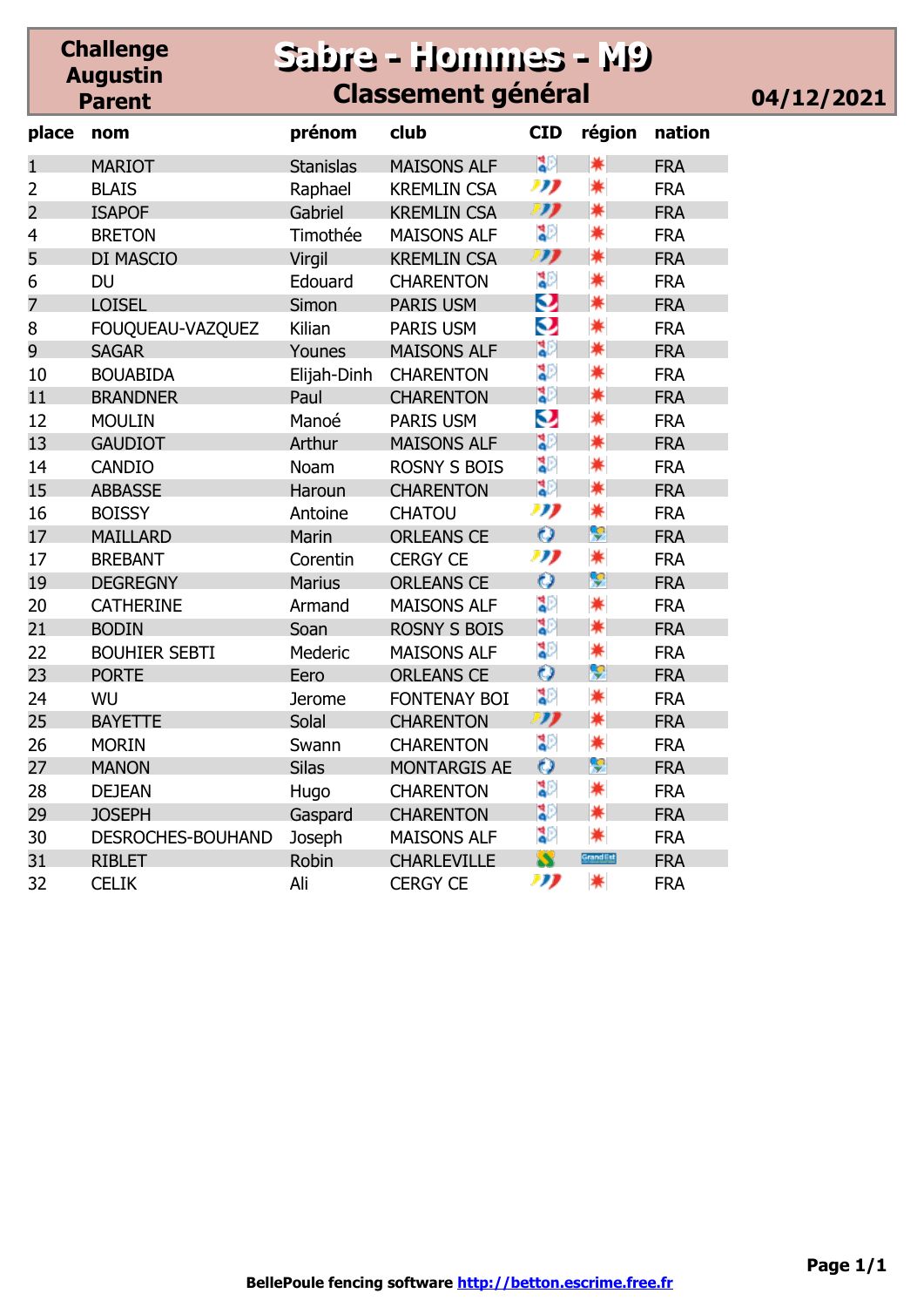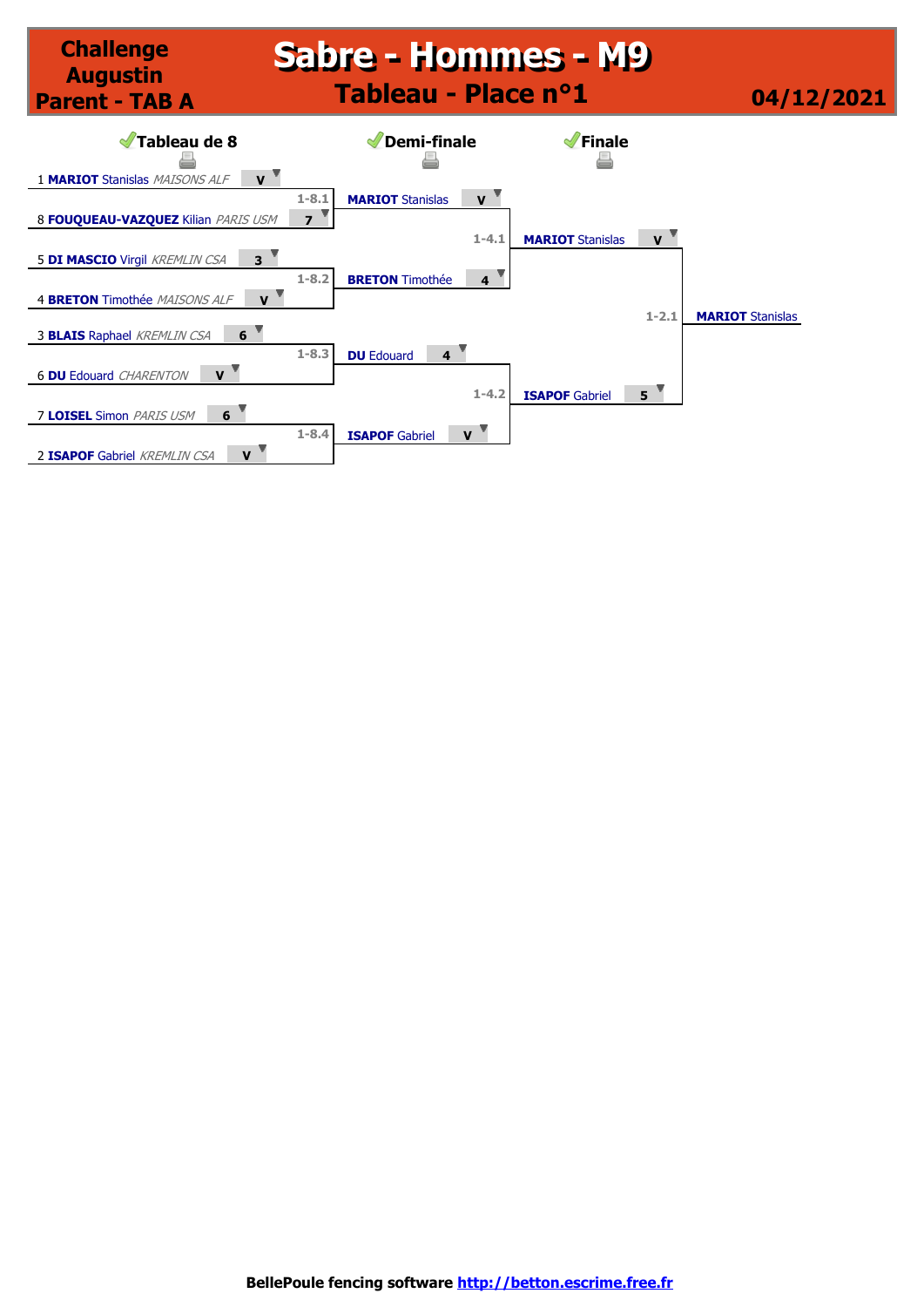#### **Sabre - Hommes - M9 Sabre - Hommes - M9 Classement général 04/12/2021**

| place | nom              | prénom           | club               | <b>CID</b> | région | nation     |
|-------|------------------|------------------|--------------------|------------|--------|------------|
|       | <b>MARIOT</b>    | <b>Stanislas</b> | <b>MAISONS ALF</b> | BЭ         | *      | <b>FRA</b> |
|       | <b>ISAPOF</b>    | Gabriel          | <b>KREMLIN CSA</b> | ""         | *      | <b>FRA</b> |
| 3     | <b>BRETON</b>    | Timothée         | <b>MAISONS ALF</b> | IЮ         | ☀      | <b>FRA</b> |
| 3     | DU               | Edouard          | <b>CHARENTON</b>   | 30         | *      | <b>FRA</b> |
| 5     | <b>BLAIS</b>     | Raphael          | <b>KREMLIN CSA</b> | ""         | ☀      | <b>FRA</b> |
| 6     | DI MASCIO        | Virgil           | <b>KREMLIN CSA</b> | תנו        | *      | <b>FRA</b> |
| 7     | <b>LOISEL</b>    | Simon            | <b>PARIS USM</b>   | Q,         | ☀      | <b>FRA</b> |
| 8     | FOUQUEAU-VAZQUEZ | Kilian           | <b>PARIS USM</b>   | О          |        | <b>FRA</b> |

**Challenge Augustin Parent - TAB A**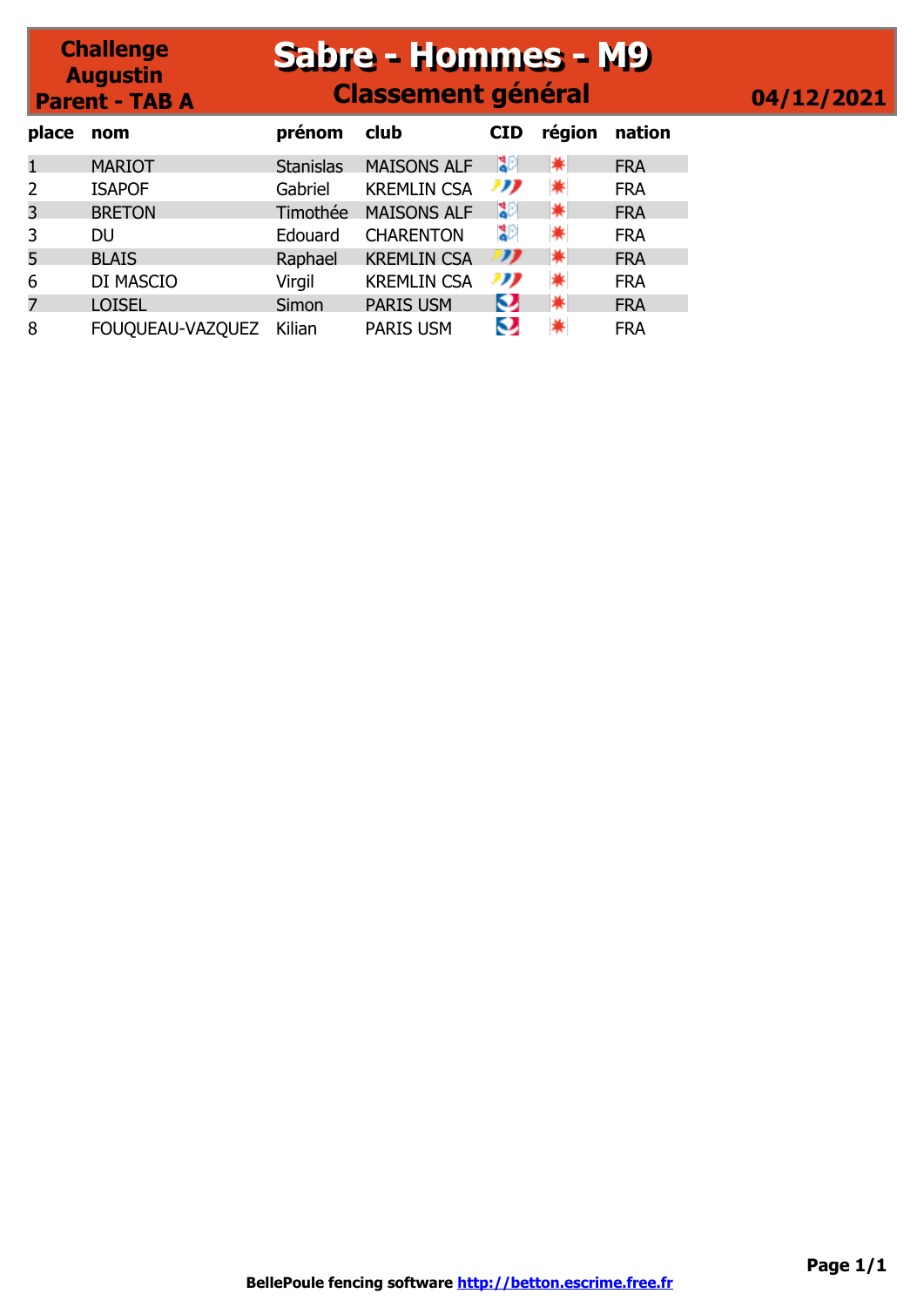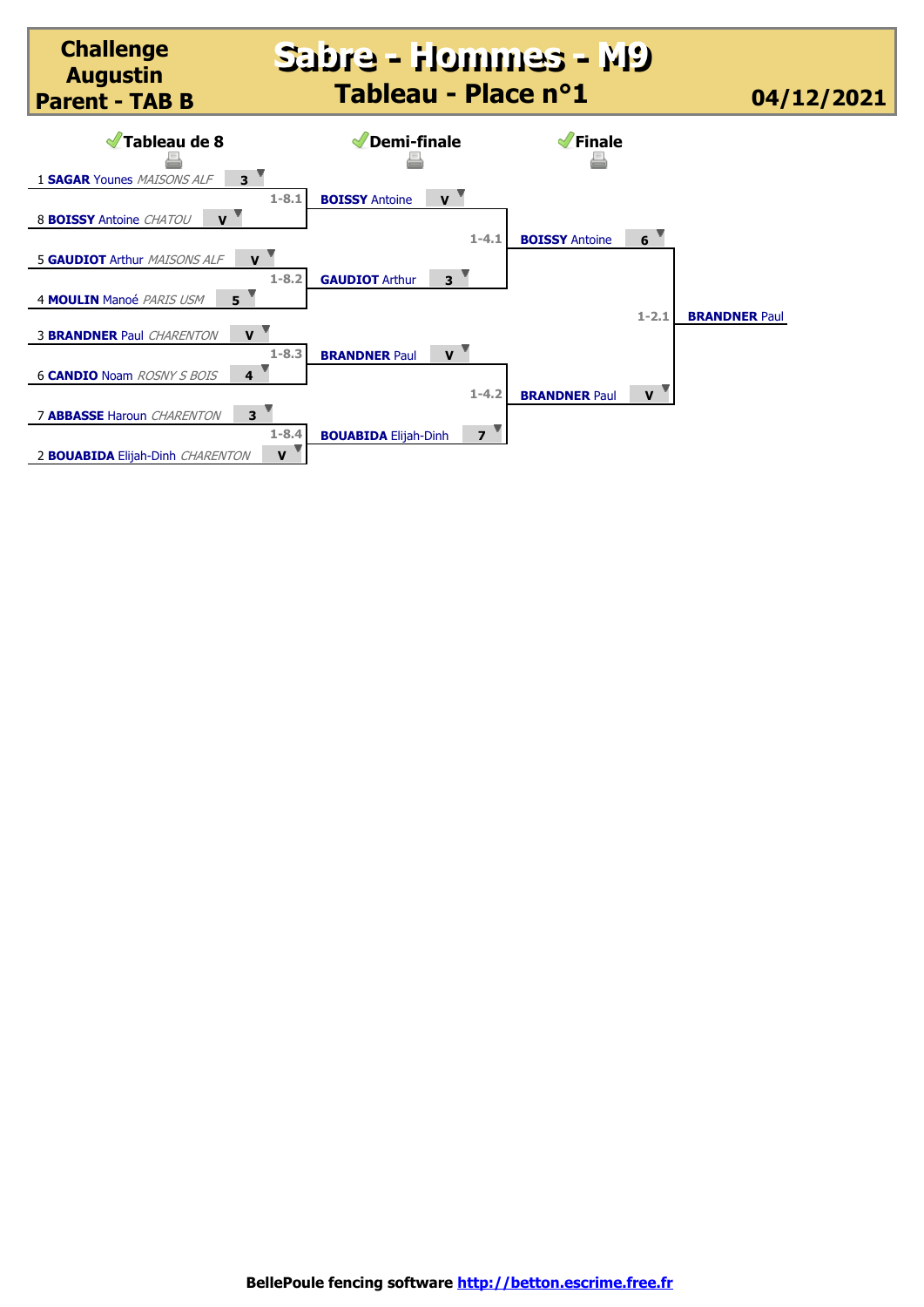## **Sabre - Hommes - M9 Sabre - Hommes - M9 Classement général 04/12/2021**

| place | nom             | prénom      | club                | <b>CID</b> | région | nation     |
|-------|-----------------|-------------|---------------------|------------|--------|------------|
|       | <b>BRANDNER</b> | Paul        | <b>CHARENTON</b>    | 30         | ☀      | <b>FRA</b> |
| 2     | <b>BOISSY</b>   | Antoine     | <b>CHATOU</b>       | נני        | *      | <b>FRA</b> |
| 3     | <b>GAUDIOT</b>  | Arthur      | <b>MAISONS ALF</b>  | 30         | *      | <b>FRA</b> |
| 3     | <b>BOUABIDA</b> | Elijah-Dinh | <b>CHARENTON</b>    | ঃ          | ☀      | <b>FRA</b> |
| 5     | <b>SAGAR</b>    | Younes      | <b>MAISONS ALF</b>  | ঃ⊵         | ☀      | <b>FRA</b> |
| 6     | <b>MOULIN</b>   | Manoé       | <b>PARIS USM</b>    | Q          | *      | <b>FRA</b> |
| 7     | <b>CANDIO</b>   | <b>Noam</b> | <b>ROSNY S BOIS</b> | ঃ⊵         | *      | <b>FRA</b> |
| 8     | <b>ABBASSE</b>  | Haroun      | <b>CHARENTON</b>    | ঽি         | *      | <b>FRA</b> |

**Challenge Augustin Parent - TAB B**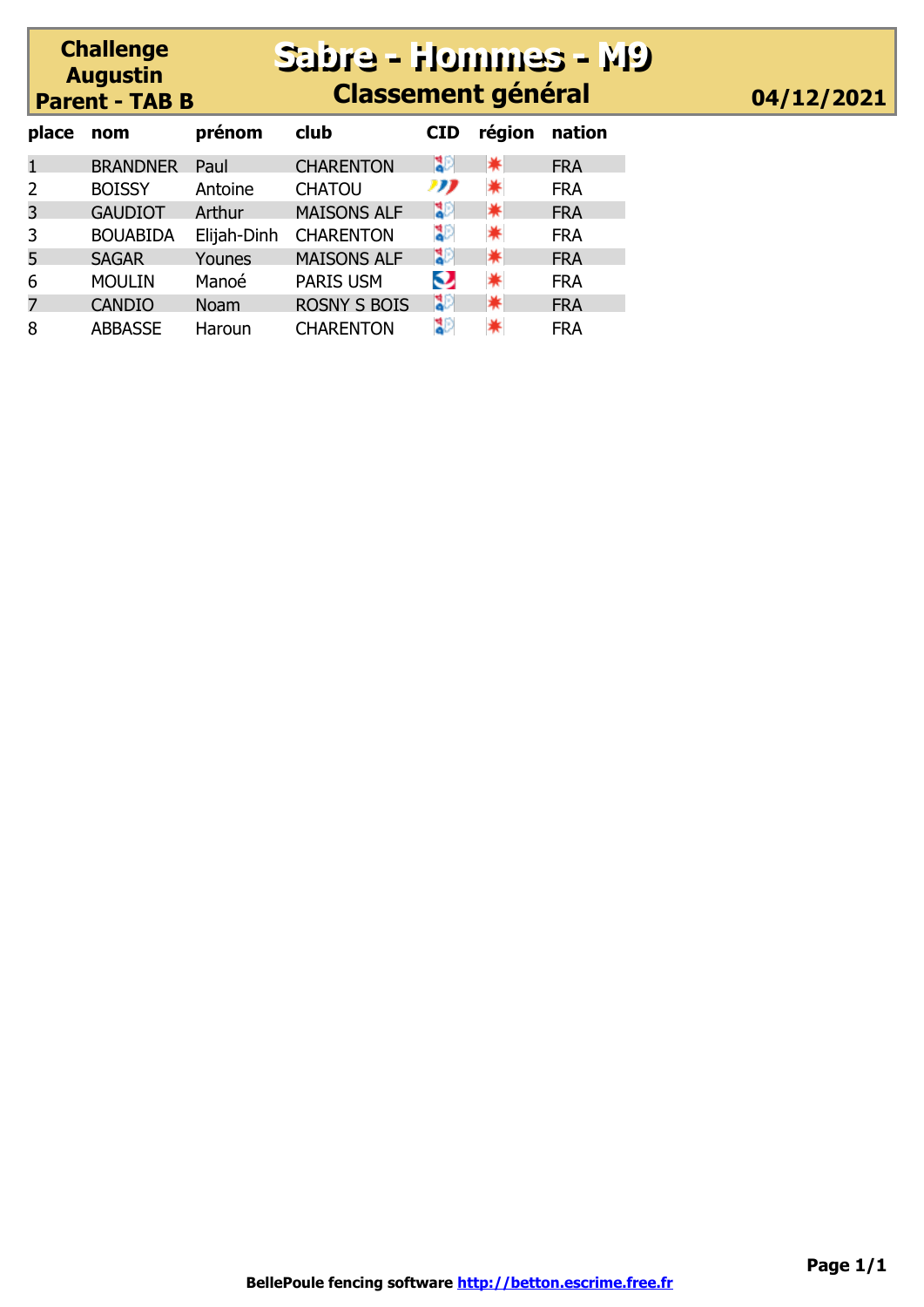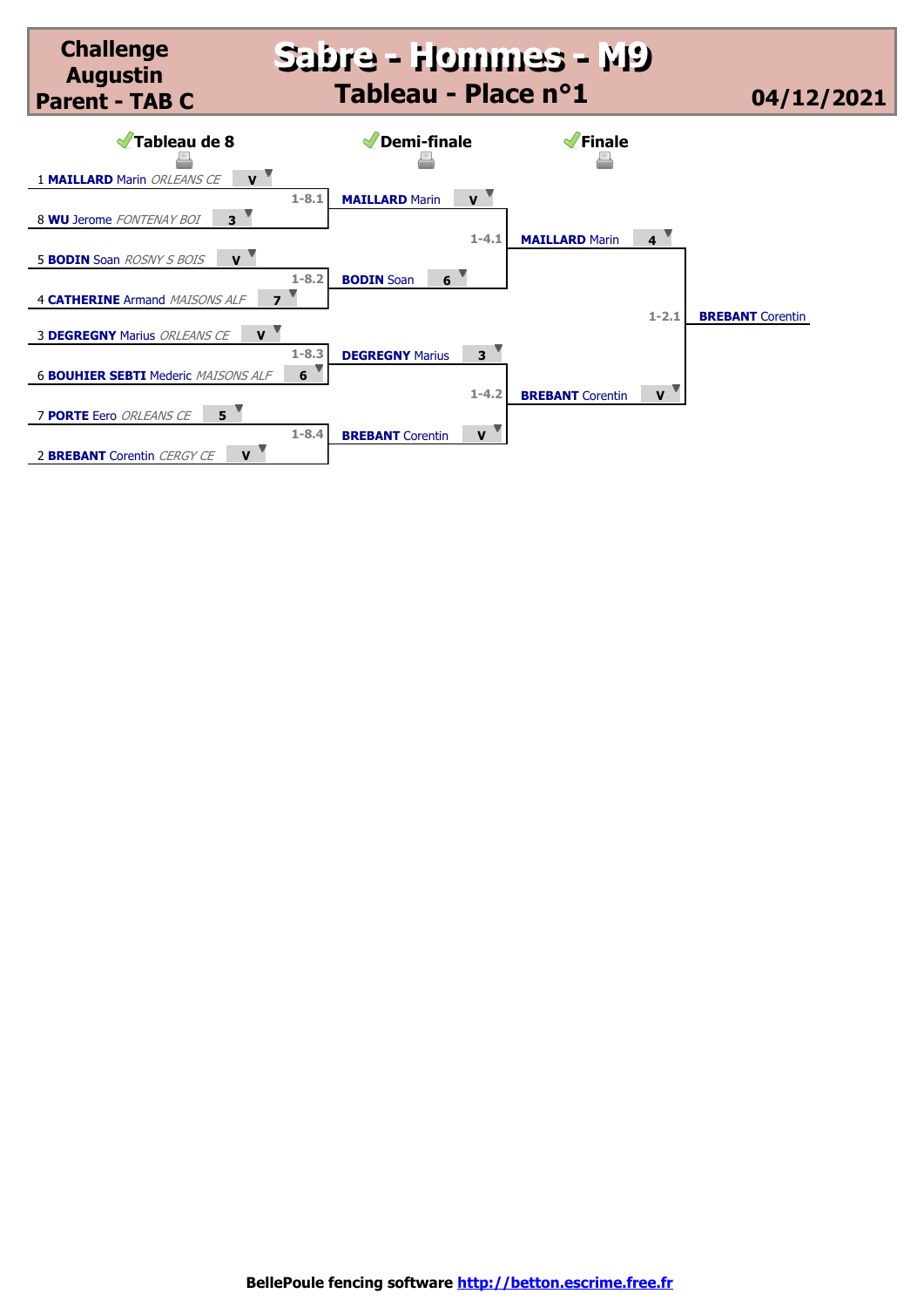## **Sabre - Hommes - M9 Sabre - Hommes - M9 Classement général 04/12/2021**

| place | nom                  | prénom        | club                | <b>CID</b> | région | nation     |
|-------|----------------------|---------------|---------------------|------------|--------|------------|
|       | <b>BREBANT</b>       | Corentin      | <b>CERGY CE</b>     | תע         | ☀      | <b>FRA</b> |
| 2     | <b>MAILLARD</b>      | Marin         | <b>ORLEANS CE</b>   |            | ÷      | <b>FRA</b> |
| 3     | <b>DEGREGNY</b>      | <b>Marius</b> | <b>ORLEANS CE</b>   |            | ç      | <b>FRA</b> |
| 3     | <b>BODIN</b>         | Soan          | <b>ROSNY S BOIS</b> | æ          | *      | <b>FRA</b> |
| 5     | <b>CATHERINE</b>     | Armand        | <b>MAISONS ALF</b>  | 20         | ☀      | <b>FRA</b> |
| 6     | <b>BOUHIER SEBTI</b> | Mederic       | <b>MAISONS ALF</b>  | 20         | *      | <b>FRA</b> |
|       | <b>PORTE</b>         | Eero          | <b>ORLEANS CE</b>   |            | ۴      | <b>FRA</b> |
| 8     | WU                   | Jerome        | <b>FONTENAY BOI</b> | 20         |        | <b>FRA</b> |

**Challenge Augustin Parent - TAB C**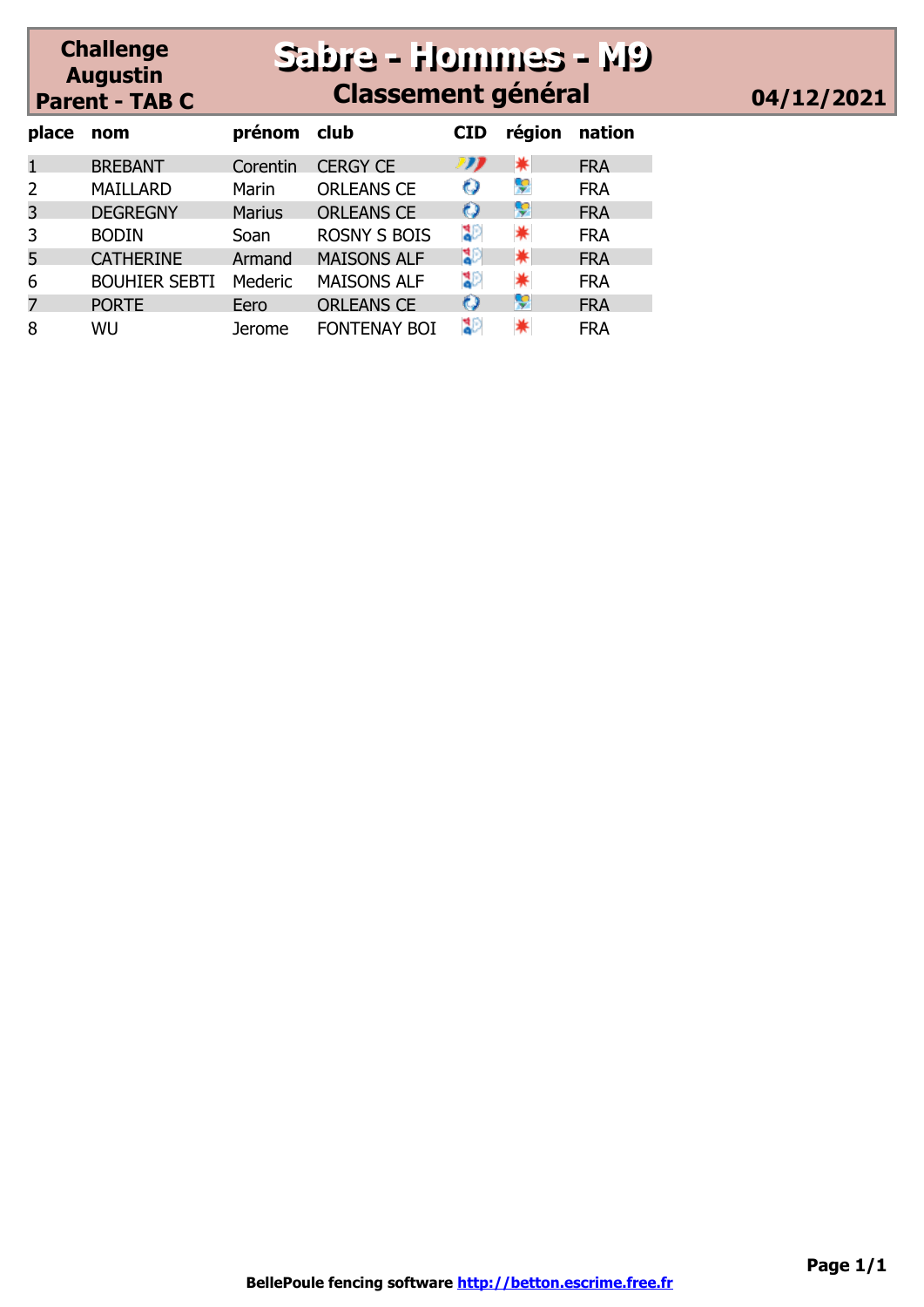